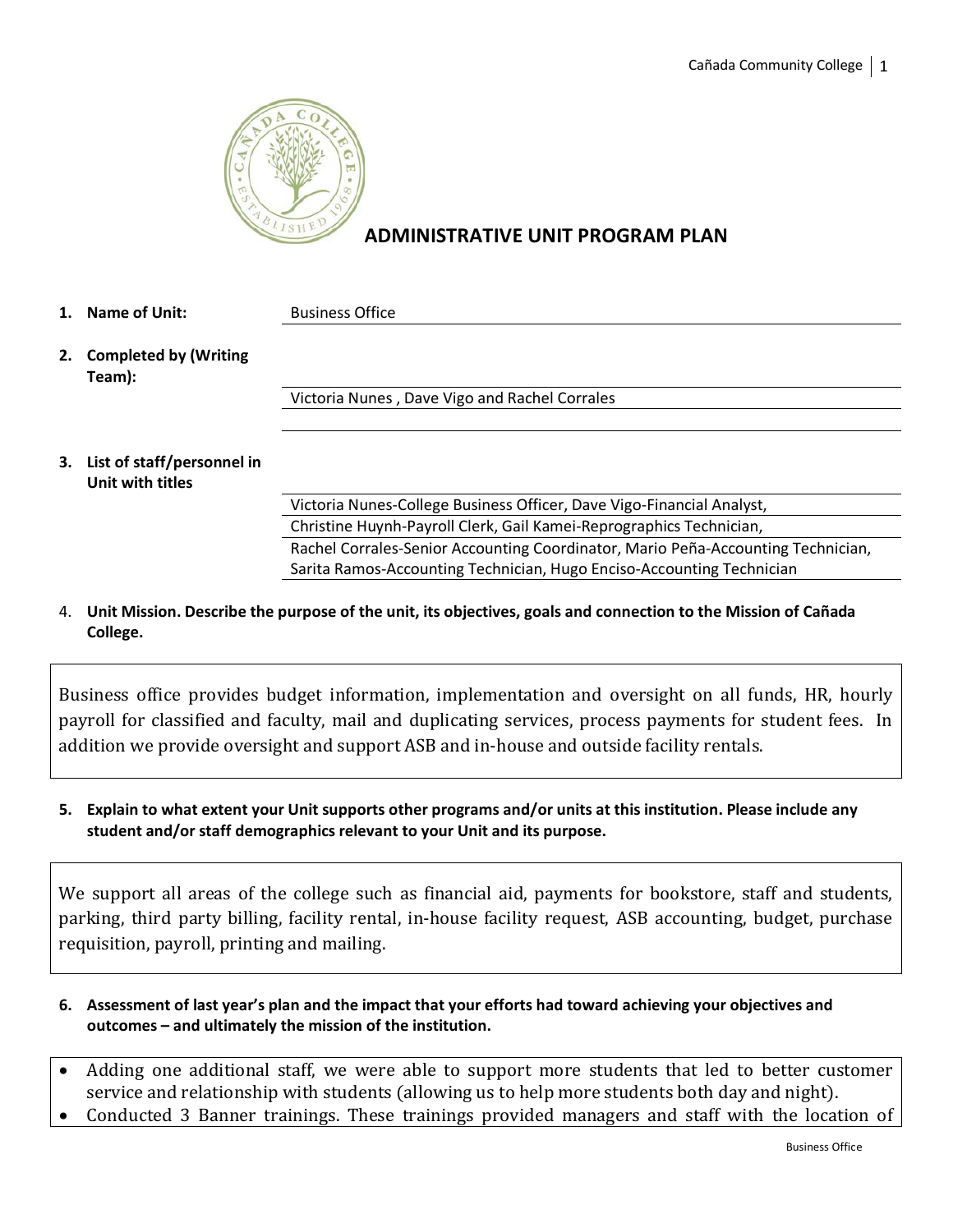resource documents, including training documents to improve their skills. This gave them access and information allowing them to run additional financial reports, showed their budget availability and activity and communicated new purchasing procedures. We also reviewed HR and payroll procedures in coordination with the District HR.

- We did two major staff meetings to discuss program review and assessment of our goals. We realized that we need additional information including student headcount to better assess our results.
- Cañada initiated and assisted with the district in developing the new procard scanning procedures. The district developed training modules and videos, we provided the location of these training documents in each of our trainings.
- We implemented a new payroll process to capture short term and student payroll which allowed us to verify paper checks issued in our college.
	- **7. Identify the sufficiency of the physical, financial and personnel resources available to support your unit this past year.**

There have been significant increases in the activities required of the central duplicating which may lead to the request for additional help.

• Central Dup: There has been a dramatic increase in duplicating due to increased work requests from the Bookstore. We will continue to assess work load.

## **8. Unit Action Plan for 2013/14**

- Schedule more Banner trainings for managers and staff
- Conduct monthly staff meetings
- Continue to develop training documents/procedures for managers and staff
- Continue to update existing business office procedures
- **9. Identify anticipated future changes and resource needs necessary to pursue your Action Plan. Respond to each area listed below and include any cost/budget estimates.**

#### **Personnel:**

Additional hourly staff or student assistants at Central Duplicating/Mail office may be needed

#### **Professional Development:**

- Plan to have a separate session of BPA for cashiers in 2014 to review the current business processes and create a plan to implement the recommended changes and continuously update our program plan for the following year.
- Attend conferences and seminars for self-enrichment/enhance job skills.
- Attend this year's Cañada's classified retreat.
- Train additional staff for webXtender/indexing